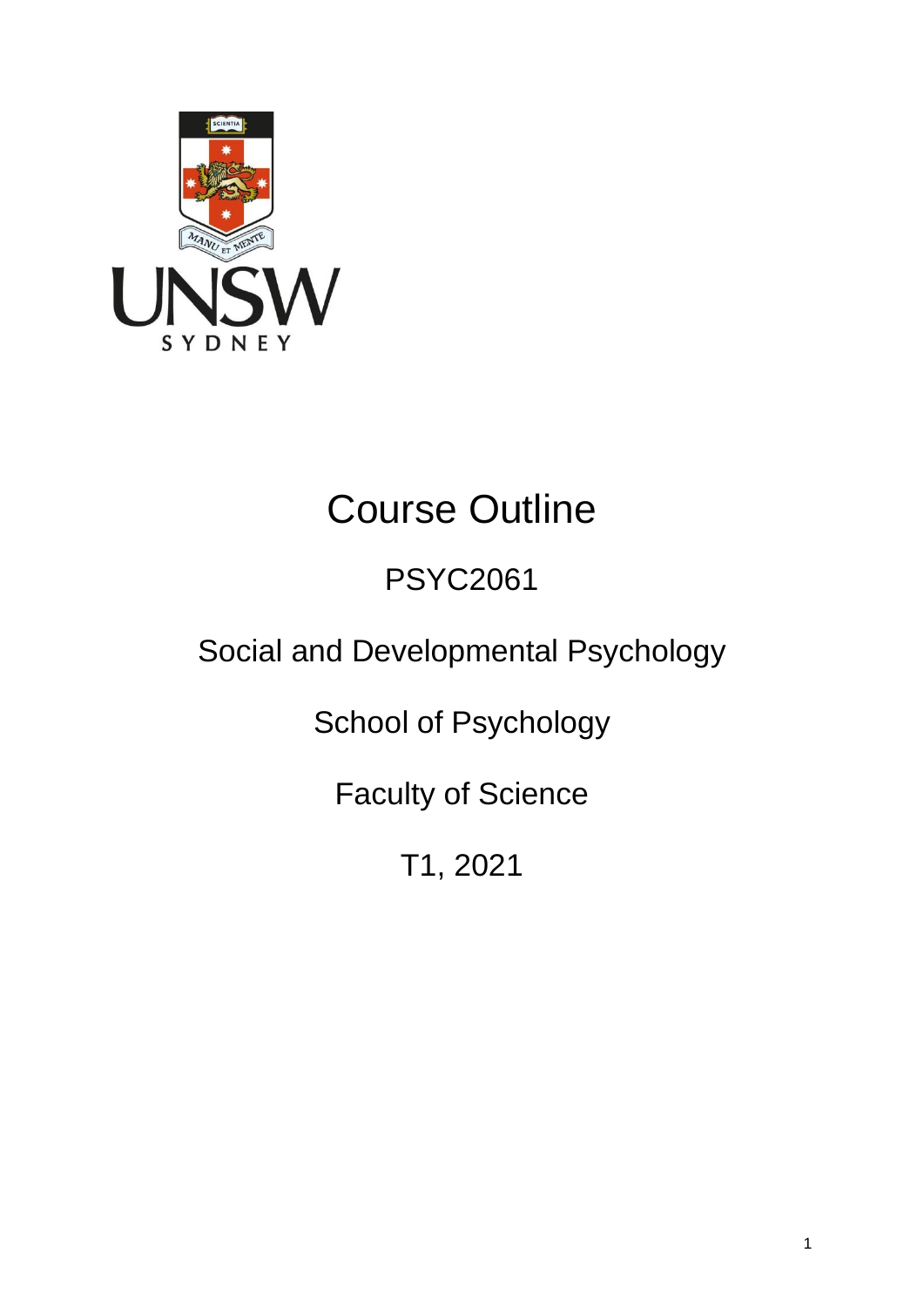# **1. Staff**

| <b>Position</b>    | <b>Name</b>                | <b>Email</b>            | <b>Consultation times</b><br>and locations | Contact<br><b>Details</b>    |
|--------------------|----------------------------|-------------------------|--------------------------------------------|------------------------------|
| Course<br>Convenor | A. Prof. Jenny<br>Richmond | j.richmond@unsw.edu.au  | Email to arrange appt                      | 9385-3036<br>Mathews 707     |
| Lecturer           | A. Prof. Jenny<br>Richmond | j.richmond@unsw.edu.au  | Email to arrange appt                      | 9385-3036<br>Mathews 707     |
| Lecturer           | Prof. Brett<br>Hayes       | b.hayes@unsw.edu.au     | Email to arrange appt                      | 9385-3713<br>Mathews 713     |
| Lecturer           | Prof. Joe Forgas           | jp.forgas@unsw.edu.au   | Email to arrange appt                      | 9385-3037<br>Mathews<br>1105 |
| Lecturer           | Prof. Jacky<br>Cranney     | j.cranney@unsw.edu.au   | Email to arrange appt                      | 9385-3527<br>Mathews 911     |
| Head<br>tutor      | Dr Liz<br>Summerell        | e.summerell@unsw.edu.au | Email to arrange appt                      |                              |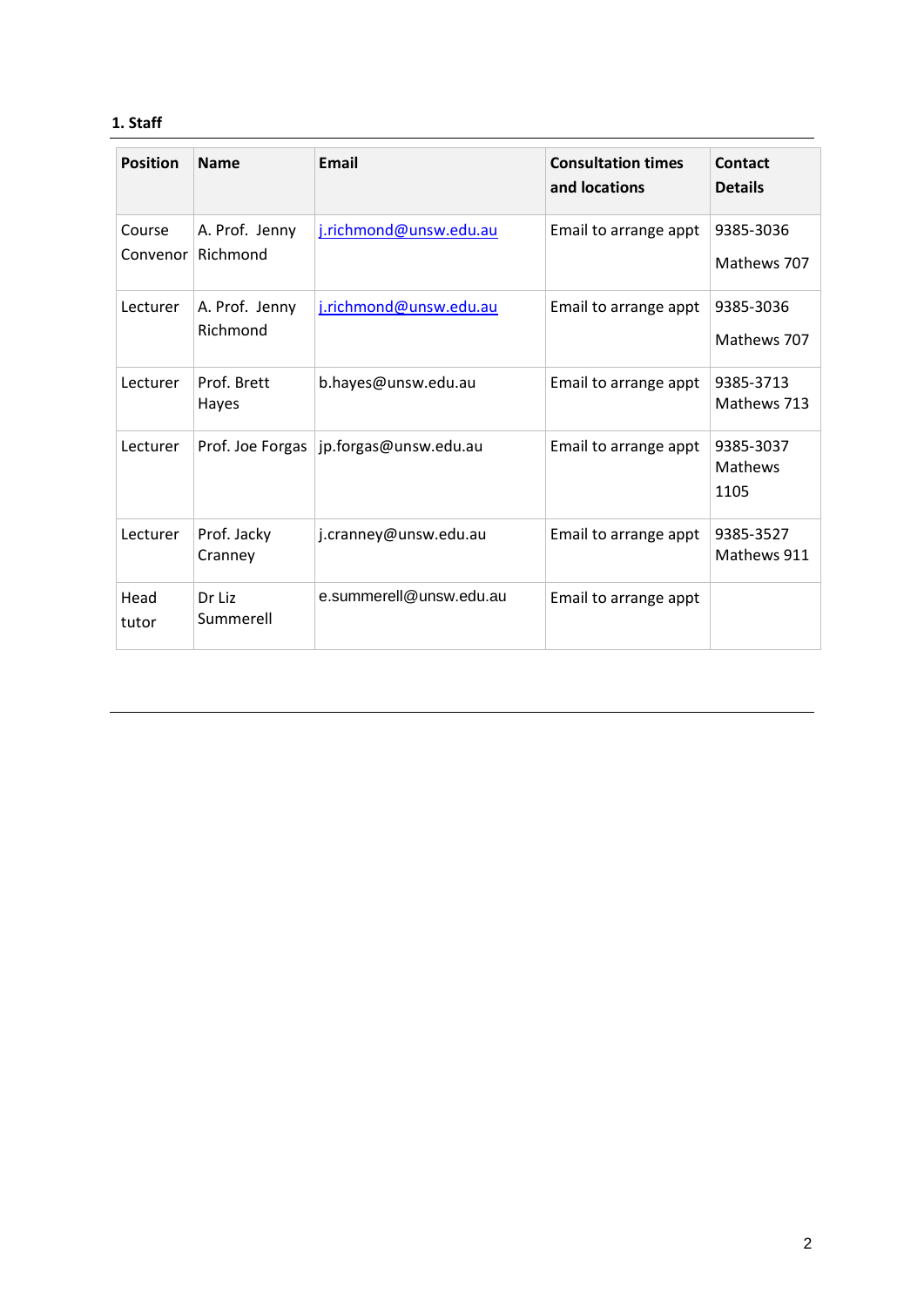# **2. Course information**

| Units of credit:                     | 6                  |
|--------------------------------------|--------------------|
| Pre-requisite(s):                    | PSYC1001. PSYC1002 |
| <b>Teaching times and locations:</b> | PSYC2061 Timetable |

# **2.1 Course summary**

This course introduces students to empirical research, methodology, and theories in the fields of social and developmental psychology.

# **2.2 Course aims**

This course will introduce students to two critical areas of psychological inquiry that directly deal with the development of human capabilities, and the way humans interact with, and are influenced by each other. In the Developmental Psychology section of the course students will learn about the development of psychological processes that are important to the cognitive, emotional, and social aspects of people's lives. In the Social Psychology section of the course students will learn about the social psychology of interpersonal behaviour.

# **2.3 Course learning outcomes (CLO)**

At the successful completion of this course the student should be able to:

- 1. Demonstrate an intermediate knowledge and understanding of the objectives, themes, concepts, and perspectives of developmental and social psychology with an emphasis on developmental milestones and social psychological explanations for human behaviour.
- 2. Describe, apply, and evaluate different research methods used in developmental and social psychology by reading psychological literature and designing empirical studies to address psychological research questions.
- 3. Apply knowledge of the scientific method to critically engage with developmental and social psychology, identifying unsubstantiated claims, recognising recurrent patterns of behaviour, evaluating information, developing and critiquing arguments, and solving problems.
- 4. Use information in an ethical manner, evaluate the behaviours of psychologists with respect to codes of conduct, and acknowledge human diversity in scientific opinion.
- 5. Write effectively in a variety of formats for a variety of purposes, demonstrate effective interpersonal communication skills, and collaborate ethically and efficiently in group work.
- 6. Apply developmental and social psychological concepts, theories and research findings to solve everyday problems by being able to link concepts in these disciplines to real world application.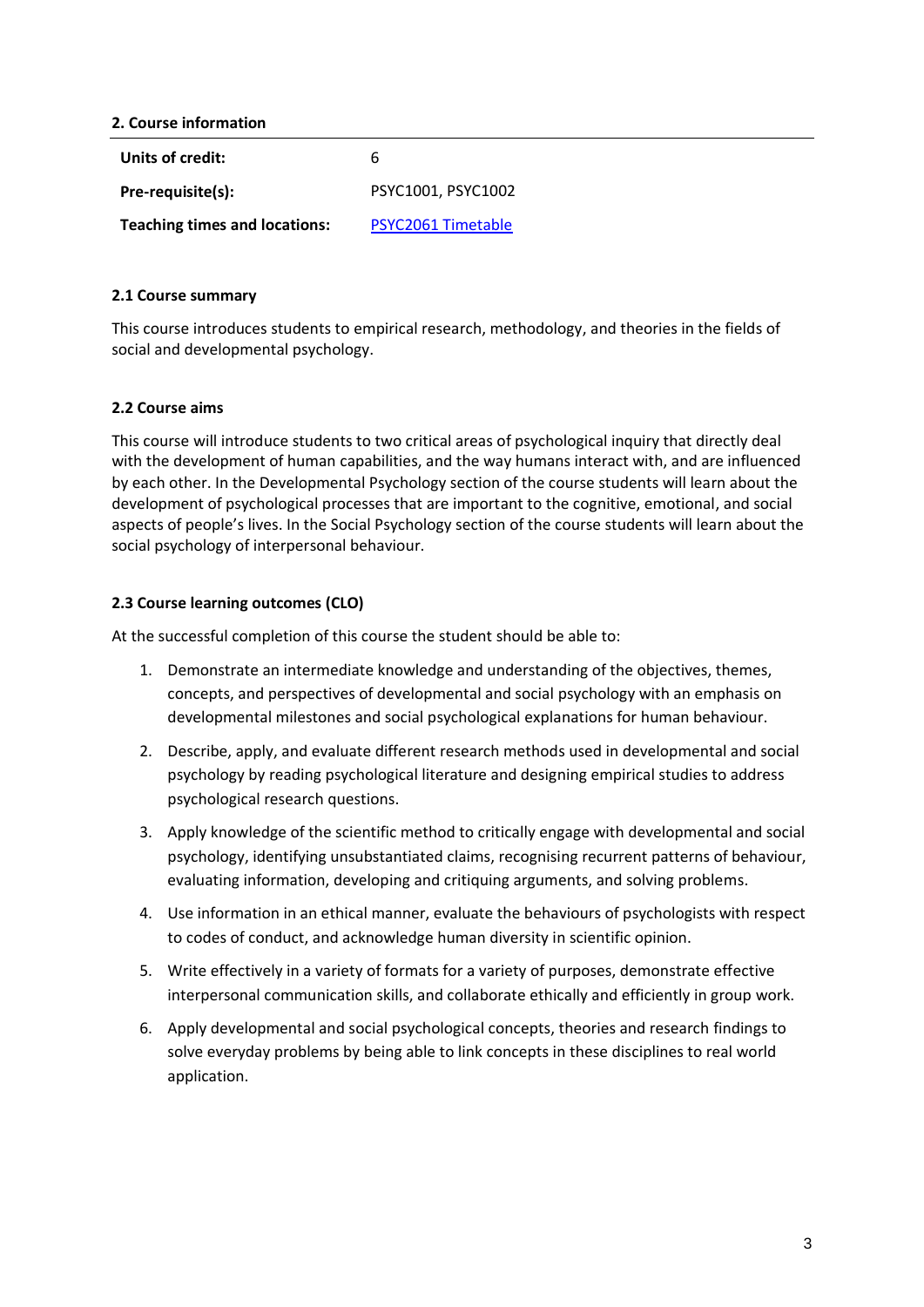| 2.4 Relationship between course and program learning outcomes and assessments |  |  |
|-------------------------------------------------------------------------------|--|--|
|-------------------------------------------------------------------------------|--|--|

|            | <b>Program Learning Outcomes</b>             |                                              |                                              |                                              |                                                    |                        |                                         |
|------------|----------------------------------------------|----------------------------------------------|----------------------------------------------|----------------------------------------------|----------------------------------------------------|------------------------|-----------------------------------------|
| <b>CLO</b> | 1. Knowledge                                 | 2. Research<br><b>Methods</b>                | 3. Critical Thinking<br><b>Skills</b>        | 4. Values and<br><b>Ethics</b>               | 5. Communication,<br>Interpersonal and<br>Teamwork | 6. Application         | Assessment                              |
| 1.         | Lectures,<br>tutorials, online<br>activities |                                              |                                              |                                              |                                                    |                        | Quizzes, Report, Exam                   |
| 2.         | Lectures,<br>tutorials, online<br>activities | Lectures,<br>tutorials, online<br>activities |                                              |                                              |                                                    |                        | Quizzes, Report,<br>Tutorial prep, Exam |
| 3.         | Lectures,<br>tutorials, online<br>activities |                                              | Lectures,<br>tutorials, online<br>activities |                                              |                                                    |                        | Report, Tutorial prep                   |
| 4.         | Lectures,<br>tutorials, online<br>activities |                                              |                                              | Lectures,<br>tutorials, online<br>activities |                                                    |                        | Report, Tutorial prep                   |
| 5.         |                                              |                                              |                                              |                                              | Tutorials                                          |                        | Report, Tutorial prep                   |
| 6.         | Lectures,<br>tutorials, online<br>activities | Lectures,<br>tutorials, online<br>activities |                                              |                                              |                                                    | Lectures,<br>tutorials | Report, Tutorial prep                   |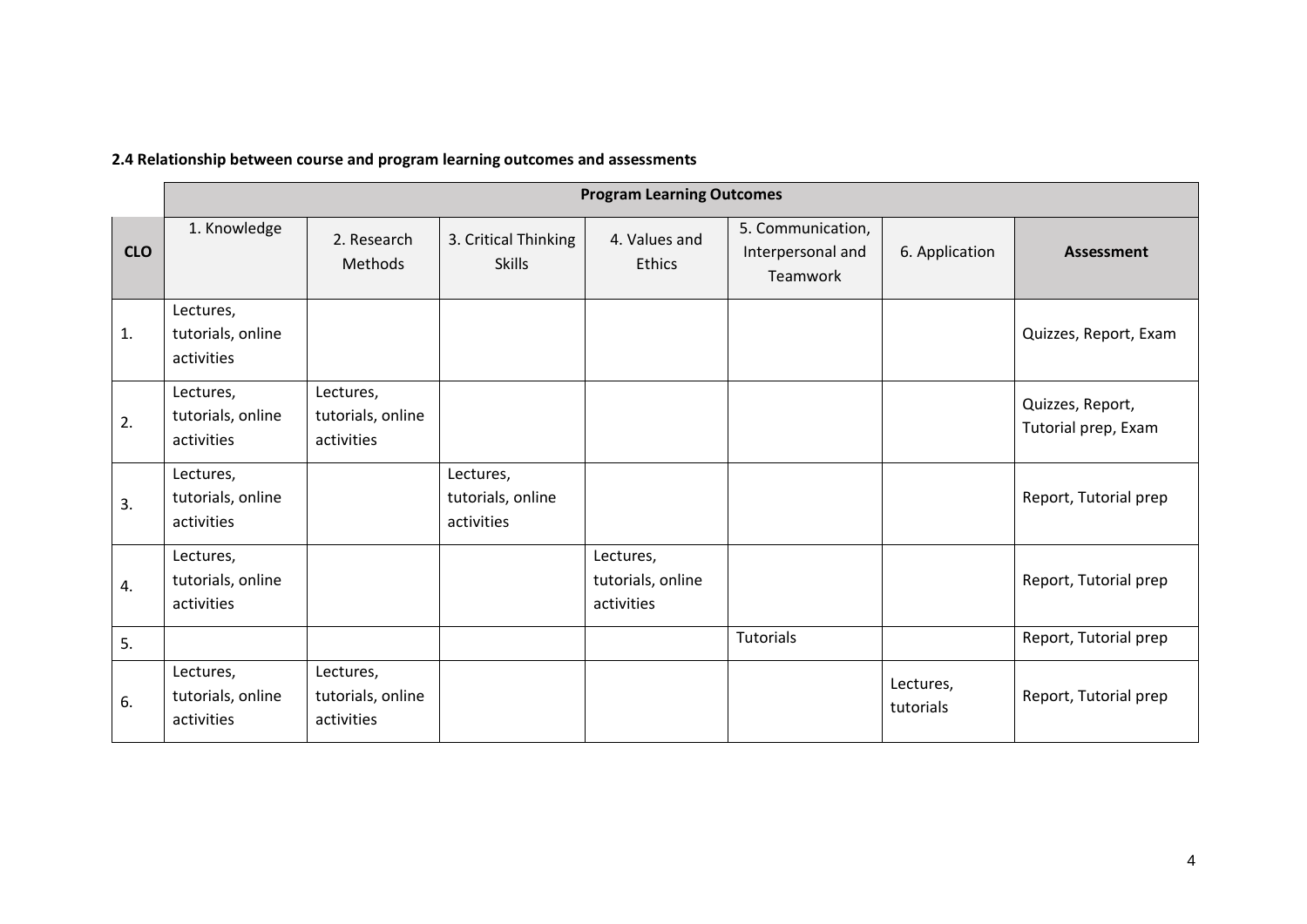# **3. Strategies and approaches to learning**

# **3.1 Learning and teaching activities**

This course provides intermediate level coverage of topics in developmental and social psychology. It follows from, and assumes knowledge from PSYC1001. The course provides coverage of current research in social and developmental psychology, as it relates to major theories in each field. The course provides a good foundation for advanced study in Social Psychology (PSYC3121) and Developmental Psychology (PSYC3341).

The lectures will provide students with an introduction to a broad range of topics within each field. Within these topic areas, the lectures will cover current theory, research methods, findings, and the application of these findings. Students may attend lectures live via Zoom; they will be recorded to ECHO360.

There are 5 x 90 min Blackboard Collaborate tutorial classes that are designed to allow for in-depth discussion and active learning. The sessions will be used to demonstrate psychological research in action and to prepare students to complete the in-session assessments. Opportunities will be provided to explore methods used in social and developmental research, to take part in practical demonstrations, and to debate issues. In order to fully benefit from the activities planned in Blackboard Collaborate tutorials, it is important that students come to class prepared. There will be online preparation/participation activities that should be completed on Moodle in advance of each tutorial. The tutor is entitled to ask students to leave if they come to class ill prepared to engage with their peers.

Attendance at Blackboard Collaborate tutorials and timely completion of online tutorials are essential, in accordance with UNSW Assessment Implementation Procedure.

# **3.2 Expectations of students**

It is expected that students are aware of UNSW Assessment policy and understand how to apply for special consideration if they are unable to complete an assignment/exam due to illness and/or misadventure.

It is expected that students have read through the School of Psychology Student Guide.

All news updates and announcements will be made on the 'Announcements' forum on the Moodle page and/or by email. It is the student's responsibility to check Moodle and their student emails regularly to keep up to date.

The final exam for this course will take place online during the UNSW examinations period. Students should not arrange travel during the UNSW exam period until the date of the final exam has been released. Students who arrange travel prior to the release of the final exam date will not be granted consideration in the event they are scheduled to be out of country when the final exam is to occur. *This is especially important for study abroad students – do not arrange travel home until the final exam date has been released.*

Students registered with Equitable Learning Services must contact the course co-ordinator immediately if they intend to request any special arrangements for later in the course, or if any special arrangements need to be made regarding access to the course material. Letters of support must be emailed to the course coordinator as soon as they are made available.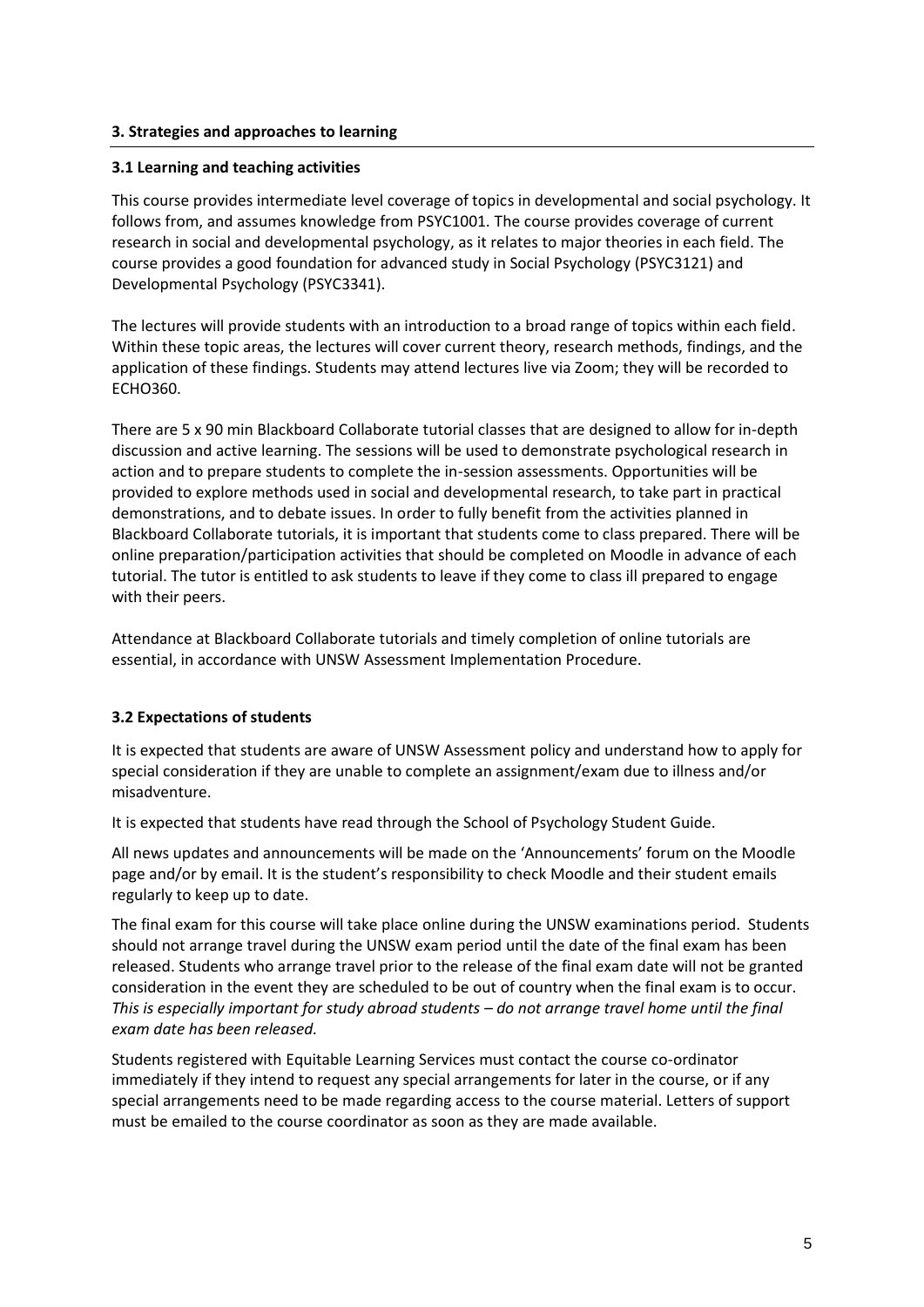# **4. Course schedule and structure**

Each week this course typically consists of 2 x 1-hour lectures. Lectures will be prerecorded and online. There will be live check-in and Q&A sessions to attend during scheduled lecture slots. There are 5 x 90 min face to face tutorial throughout the term and 1-2 hours of prep work & participation activities complete each week. Students should spend on average an additional 8 hours per week engaging in self-determined study to complete assessments, readings, and exam preparation.

| Week               | Lecture topic/s                                                 | <b>Tutorials</b> | <b>Online tutorial prep</b>               | <b>Online participation</b>                                 | Self-determined                           |
|--------------------|-----------------------------------------------------------------|------------------|-------------------------------------------|-------------------------------------------------------------|-------------------------------------------|
|                    |                                                                 |                  | (complete 5)                              | (choose $5/16$ )                                            | study                                     |
| Week 0: 8/02/2021  | No lectures                                                     | No tutorials     |                                           |                                                             |                                           |
| Week 1: 15/02/2021 | Early development                                               | No tutorials     | Media prep released                       | Goal setting                                                | Student Quiz                              |
| Week 2: 22/02/2021 | Perceptual & Memory<br>development                              | Media tutorial   | Media prep due<br>Coding prep released    | Time management<br>S&R1: media                              | Student Quiz<br>Release: Media<br>report  |
| Week 3: 1/03/2021  | Social development                                              | Coding tutorial  | Coding prep due                           | S&R2:developmental                                          | Student Quiz                              |
| Week 4: 8/03/2021  | Cognitive development                                           | No tutorials     | Writing prep released                     | Media draft                                                 | <b>Student Quiz</b><br>Due: Media draft   |
| Week 5: 15/03/2021 | Emotional development /<br>Introduction to social<br>psychology | Writing tutorial | Writing prep due<br>Mystery prep released | Peer feedback<br>Retrieval practice I<br>Flex week check in | <b>Student Quiz</b><br>Due: Peer feedback |
| Week 6: 22/03/2021 |                                                                 |                  | <b>FLEXIBILITY WEEK</b>                   |                                                             |                                           |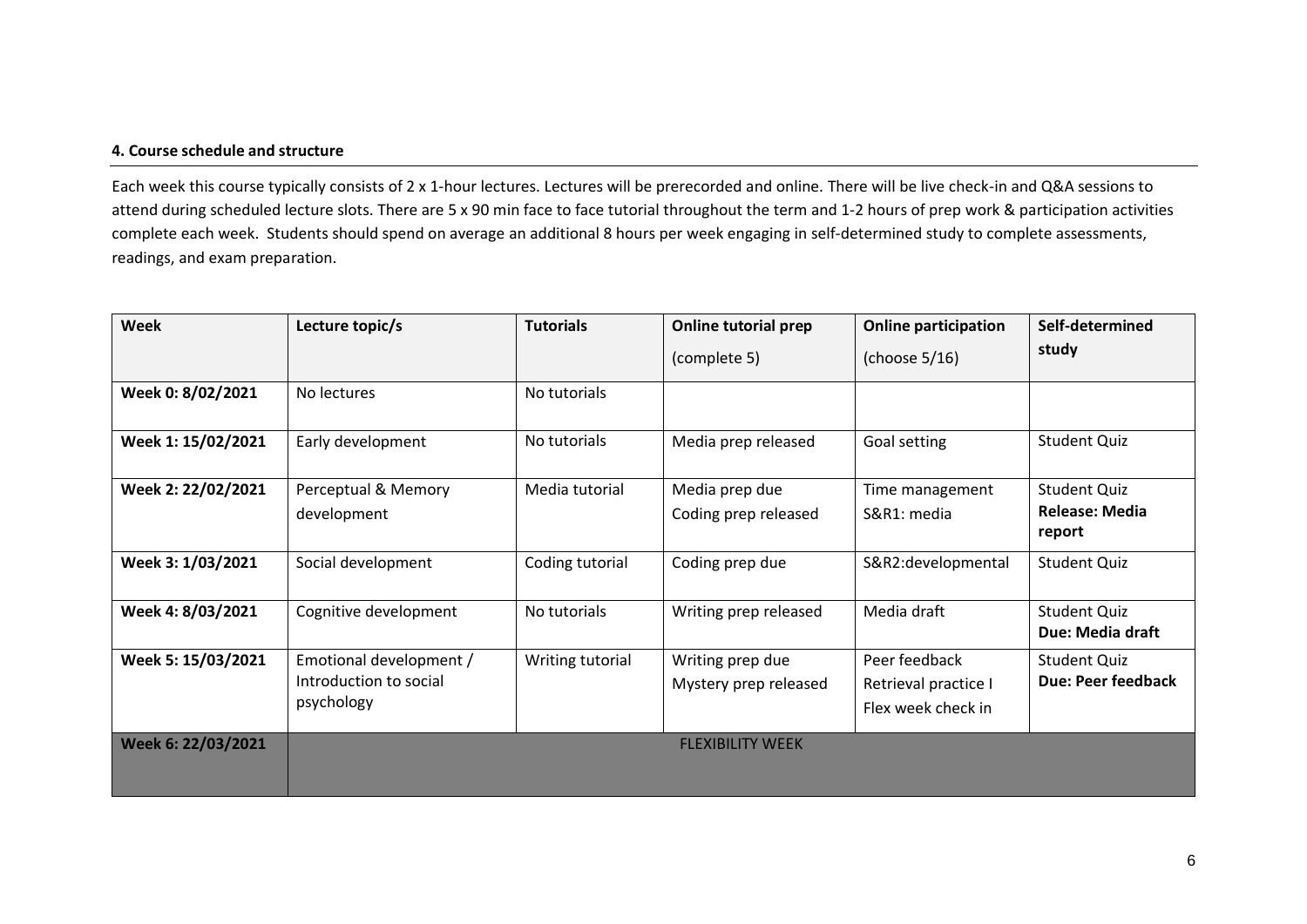| Week 7:29/3/2021    | Human sociability             | Mystery tutorial | Mystery prep due     | Rejoinder              | Student Quiz        |
|---------------------|-------------------------------|------------------|----------------------|------------------------|---------------------|
|                     |                               |                  |                      | Online stats I         |                     |
| Week 8: 5/04/2021   | Social perception & cognition | No tutorials     |                      | Media final            | <b>Student Quiz</b> |
|                     |                               |                  |                      |                        | Due: Media revision |
|                     |                               |                  |                      |                        |                     |
| Week 9: 12/04/2021  | Inferences and attributions   | No tutorials     | Ethics prep released | S&R3: social           | Student Quiz        |
|                     |                               |                  |                      | Online stats II        |                     |
| Week 10: 19/04/2021 | Interpersonal communication   | Ethics tutorial  | Ethics prep due      | Retrieval practice II  | Student Quiz        |
|                     |                               |                  |                      | Study plan             | Exam preparation    |
|                     |                               |                  |                      | Real world application |                     |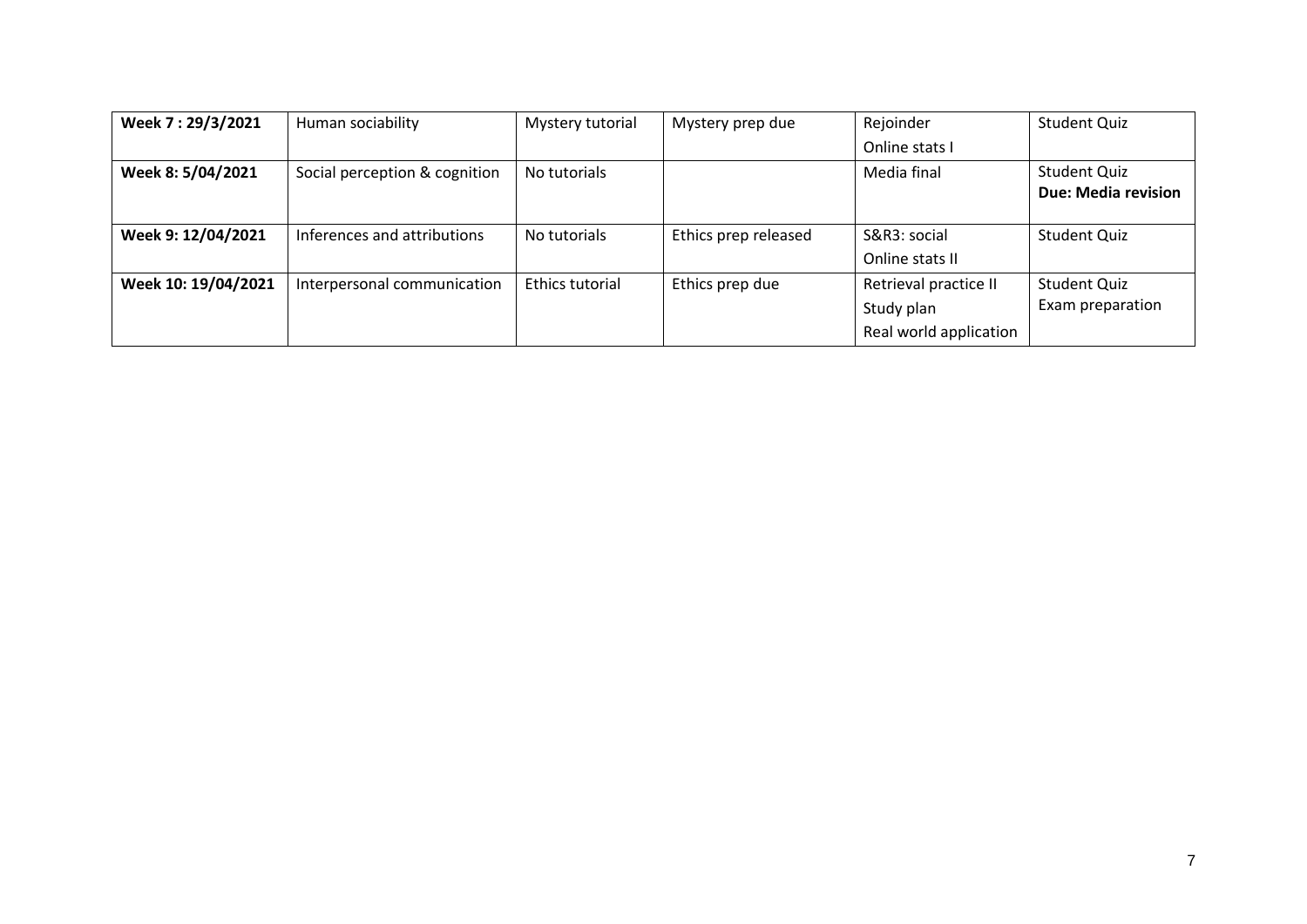# **5. Assessment**

# **5.1 Assessment tasks**

All assessments in this course have been designed and implemented in accordance with UNSW Assessment Policy.

| <b>Assessment task</b>                                                                     | Length    | Weight | <b>Mark</b> | Due date (normally<br>midnight on due date)                                               |
|--------------------------------------------------------------------------------------------|-----------|--------|-------------|-------------------------------------------------------------------------------------------|
| <b>Formative Assessment: Optional</b><br><b>Student Quiz</b>                               | Varied    | 0%     | N/A         | N/A                                                                                       |
| <b>Assessment 1: Tutorial</b><br>Preparation/Participation                                 | N/A       | 10%    | /10         | throughout                                                                                |
| <b>Assessment 2: Media report</b><br>Draft (na)<br>Feedback 10<br><b>Final revision 35</b> | 500 words | 45%    | /100        | Draft = Thursday Week 4<br>Peer review = Thursday<br>Week 5<br>Revision = Thursday Week 8 |
| <b>Assessment 4: Final exam</b>                                                            | 60 MCQ    | 45%    | /45         | Exam period                                                                               |

Formative assessment: Each week the lecturer will post multiple choice questions to the "Student quiz" activity for that section of the course. The questions will be similar to those that will appear on the final exam. Students can use these questions to test their understanding of the material that was covered and contribute also questions to the pool. The Student Quiz activity will be available throughout the course. There are no marks allocated to their completion.

# **Assessment 1:** Tutorial preparation (5%) and participation (5%).

Throughout the course there are online activities that are designed to prepare students to engage in face-to-face tutorials, to practice self-management skills and to engage with course content. There are 5 marks to be earned by completing the activities that are directly related to tutorial content. Students should complete these tutorial prep exercises BEFORE they attend their tutorial; preparation marks will be credited if each activity is completed by Sunday 11:59pm in Weeks 2, 3, 5, 7, and 10.

An additional 5 marks can be earned by completing online participation activities. These activities give students an opportunity to practice self-management skills that are key to success and wellbeing and relate to *looking forward* (goal setting, time management), *looking back* (reflecting on performance/feedback) and *engaging with content* (using evidence-based study strategies, reading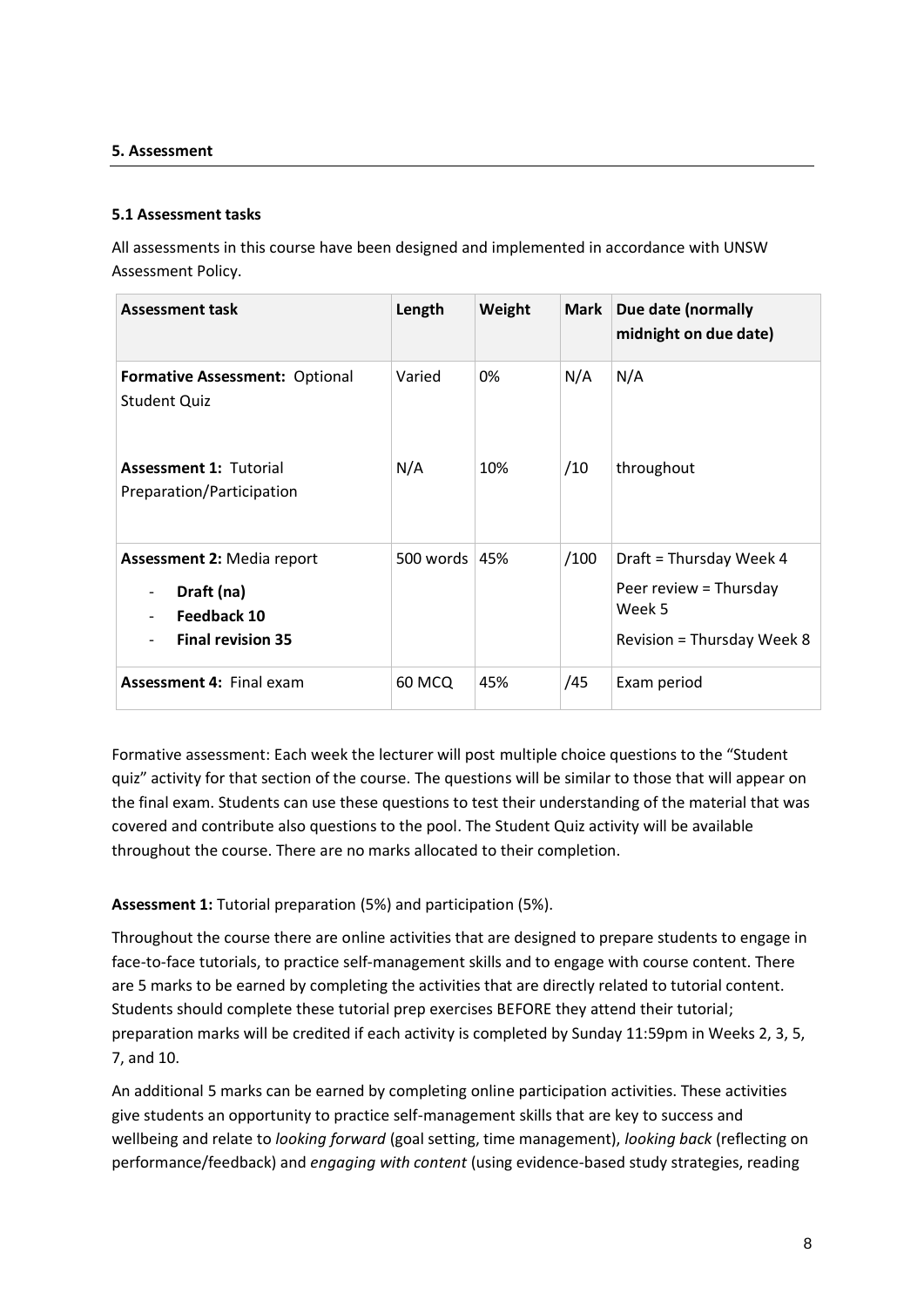critically, applying knowledge). To earn the full 5% available, students should complete at least 5 activities (out of a total of 16). There will be at least one activity due each week and students may choose which ones to engage with, depending on their personal study goals.

For all preparation/participation tasks, we will be using a 'gave it a good go (GGG)' policy to allocate grades. According to this GGG policy, you must put reasonable effort into completing these tasks to be credited with 1%. If you do not put reasonable effort into a task, then we will mark that task as incomplete (grade = 0). Examples of violating the GGG policy include: (a) not following the task instructions (e.g., you were asked to discuss "X" but you discussed something else; you were asked to write in sentences but you used dot points, etc.), (b) not meeting the minimum required for the task (e.g., you were asked to write a minimum of 100 words but you only write 60; you were asked to think of 3 obstacles but only wrote about 1), and (c) not putting in suitable effort (e.g., you were asked how you would explain a certain strategy to a friend so that s/he could use it and your explanation is only a 4-word sentence). Thus, the "gave it a good go" policy is not about always being right and perfect, but rather about following instructions and demonstrating reasonable effort when completing these tasks.

There will be examples posted throughout the term to show you what level of engagement is expected. If you receive an incomplete for one preparation activity, just try another one. There are no extensions for preparation OR participation activities; you must complete by 11:59pm Sunday in the week that an activity is due to receive the grade.

# **Assessment 2:** Media report (35%) + Feedback (10%).

This assessment will be released in in Week 2. Students will write a short article (word limit= 500 words) for the Sydney Morning Herald about a new research finding in developmental or social psychology, producing a high-quality piece of science journalism. Students will use the characteristics of good vs. poor journalism that were generated in Week 2 tutorials as a guide; these will be used to construct the marking criteria for this assignment. Students will submit a draft of their article for peer review in Week 4. Students will provide peer reviews to three of their colleagues and engage in self assessment. Feedback will be due in Week 5 and can be used to revise and improve work prior to final submission in Week 8. In total, this assignment is worth 45% of your final grade (35% media article, 10% feedback).

#### **Assessment 3:** Final exam (45%)

The final exam will be scheduled during the exam period. The exam will consist of MCQ questions and will be conducted on Moodle. Half of the questions will relate to the Developmental Psychology section of the course and half will relate to the Social Psychology and First Nations content.

## **UNSW grading system:** <https://student.unsw.edu.au/grades>

**UNSW assessment policy:** <https://student.unsw.edu.au/assessment>

# **5.2 Assessment criteria and standards**

Further details and marking criteria for each assessment will be provided to students closer to the assessment release date (see 4.1: UNSW Assessment Design Procedure).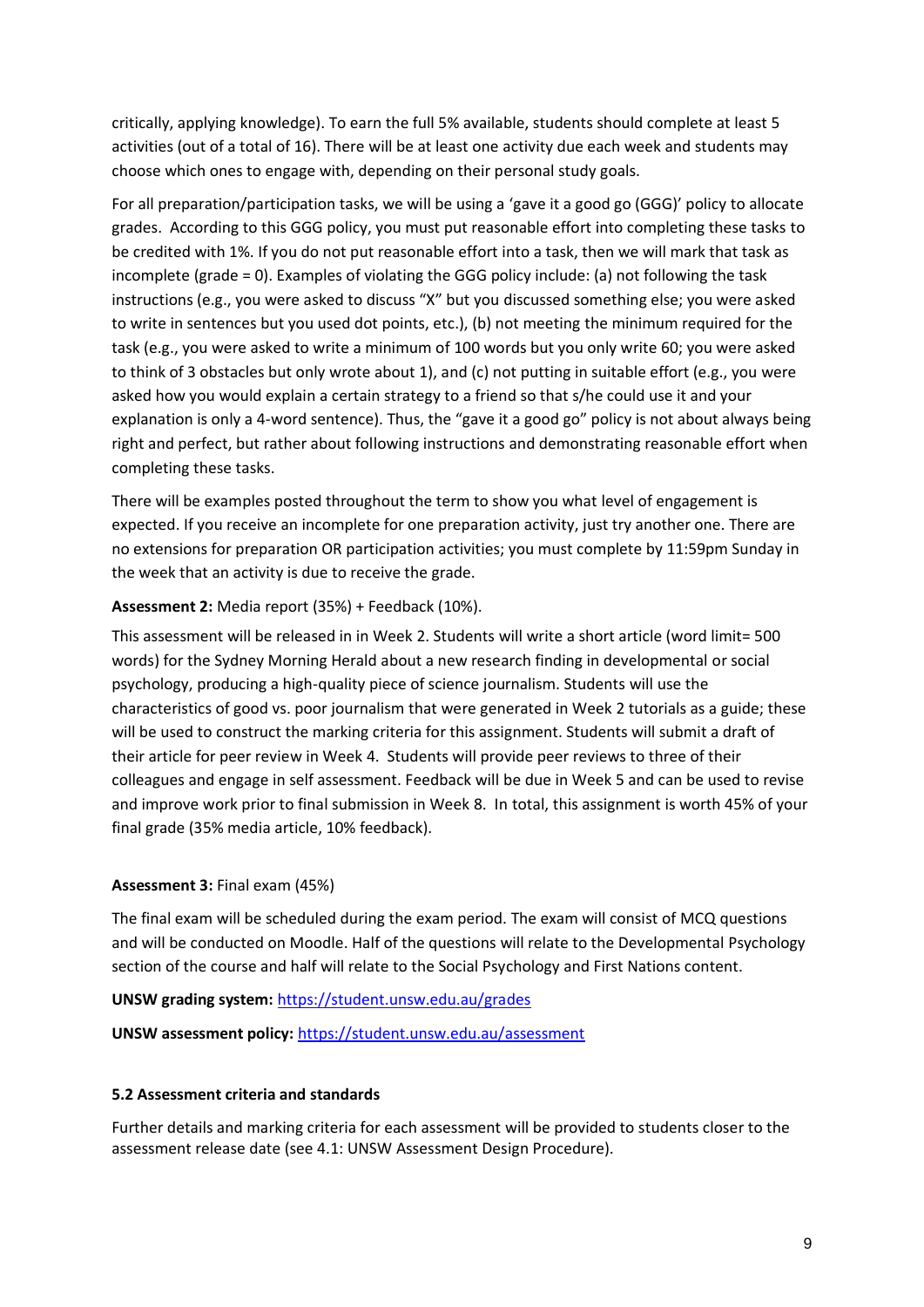# **5.3 Submission of assessment tasks**

**Assessment 2:** In accordance with UNSW Assessment Policy these assessments must be submitted online via Turnitin. No paper or emailed copies will be accepted.

**Late penalties**: deduction of marks for late submissions will be in accordance with School policy (see: [Psychology Student Guide\)](https://moodle.telt.unsw.edu.au/mod/resource/view.php?id=1630526).

**Special Consideration:** Students who are unable to complete an assessment task by the assigned due date can apply for special consideration. Please consult the School of Psychology Student Guide for details about eligibility and how to apply.

**Alternative assessments**: will be subject to approval and implemented in accordance with UNSW Assessment Implementation Procedure.

**Supplementary examinations:** will be made available for students with approved special consideration application and implemented in accordance with UNSW Assessment Policy.

# **5.4. Feedback on assessment**

Feedback on all pieces of assessment in this course will be provided in accordance with UNSW Assessment Policy.

| Assessment                | When          | Who           | Where  | How      |
|---------------------------|---------------|---------------|--------|----------|
| Student quizzes           | Weekly        | Moodle        | Online | Moodle   |
| Preparation/participation | Weekly        | Coordinator   | Online | Moodle   |
| Media report              | Week $5 + 10$ | Peers + Tutor | Online | Turnitin |
| Final exam                | N/A           | N/A           | N/A    | N/A      |

#### **6. Academic integrity, referencing and plagiarism**

The APA (7<sup>th</sup> edition) referencing style is to be adopted in this course. Students should consult the publication manual itself (rather than third party interpretations of it) in order to properly adhere to APA style conventions. Students do not need to purchase a copy of the manual, it is available in the library or online. This resource is used by assessment markers and should be the only resource used by students to ensure they adopt this style appropriately:

#### **[APA 7th](http://www.apastyle.org/manual/index.aspx) edition**

**Referencing** is a way of acknowledging the sources of information that you use to research your assignments. You need to provide a reference whenever you draw on someone else's words, ideas or research. Not referencing other people's work can constitute plagiarism.

Further information about referencing styles can be located at <https://student.unsw.edu.au/referencing>

**Academic integrity** is fundamental to success at university. Academic integrity can be defined as a commitment to six fundamental values in academic pursuits**:** honesty, trust, fairness, respect,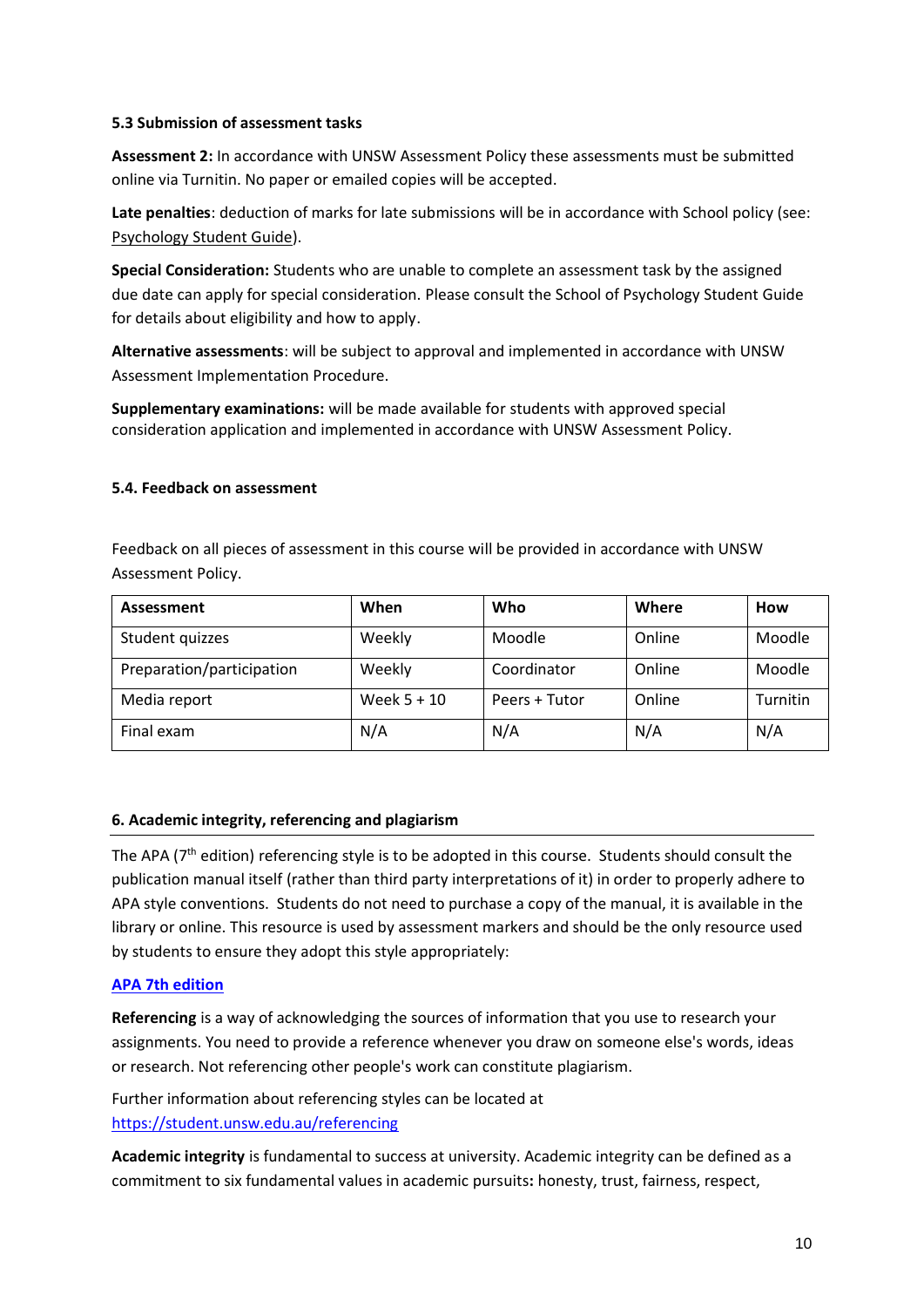responsibility and courage.*<sup>1</sup>* At UNSW, this means that your work must be your own, and others' ideas should be appropriately acknowledged. If you don't follow these rules, plagiarism may be detected in your work.

Further information about academic integrity and **plagiarism** can be located at:

- The *Current Students* site<https://student.unsw.edu.au/plagiarism>*,* and
- The *ELISE* training site http://subjectguides.library.unsw.edu.au/elise

The *Conduct and Integrity Unit* provides further resources to assist you to understand your conduct obligations as a student: [https://student.unsw.edu.au/conduct.](https://student.unsw.edu.au/conduct)

| <b>Prescribed Textbook</b>        | Nil                                                                                                                                                |  |  |
|-----------------------------------|----------------------------------------------------------------------------------------------------------------------------------------------------|--|--|
| <b>Recommended textbooks</b>      | White, F., Hayes, B.K., & Livesey, D. (2016). Developmental<br>Psychology: from Infancy to adulthood, 4th edition. Pearson<br>Education Australia. |  |  |
|                                   | NOTE: 4th edition White text is not required. 3rd or 2nd edition<br>are fine.                                                                      |  |  |
|                                   | Kassin, Fein, Markus, McBain, & Williams (2015). Social<br>Psychology: Australian & New Zealand Edition. Cengage Learning<br>Australia.            |  |  |
|                                   | NOTE: Kassin is also required text for PSYC 3121.                                                                                                  |  |  |
| <b>Course information</b>         | Available on Moodle                                                                                                                                |  |  |
| <b>Required readings</b>          | <b>School of Psychology Student Guide.</b>                                                                                                         |  |  |
| <b>Recommended internet sites</b> | <b>UNSW Library</b>                                                                                                                                |  |  |
|                                   | <b>UNSW Learning centre</b>                                                                                                                        |  |  |
|                                   | <b>ELISE</b>                                                                                                                                       |  |  |
|                                   | <b>Turnitin</b>                                                                                                                                    |  |  |
|                                   | <b>Student Code of Conduct</b>                                                                                                                     |  |  |
|                                   | Policy concerning academic honesty                                                                                                                 |  |  |
|                                   | <b>Email policy</b>                                                                                                                                |  |  |
|                                   | <b>UNSW Anti-racism policy statement</b>                                                                                                           |  |  |
|                                   | <b>UNSW Equity and Diversity policy statement</b>                                                                                                  |  |  |
|                                   | <b>UNSW Equal opportunity in education policy statement</b>                                                                                        |  |  |

# **7. Readings and resources**

<sup>1</sup> International Center for Academic Integrity, 'The Fundamental Values of Academic Integrity', T. Fishman (ed), Clemson University, 2013.